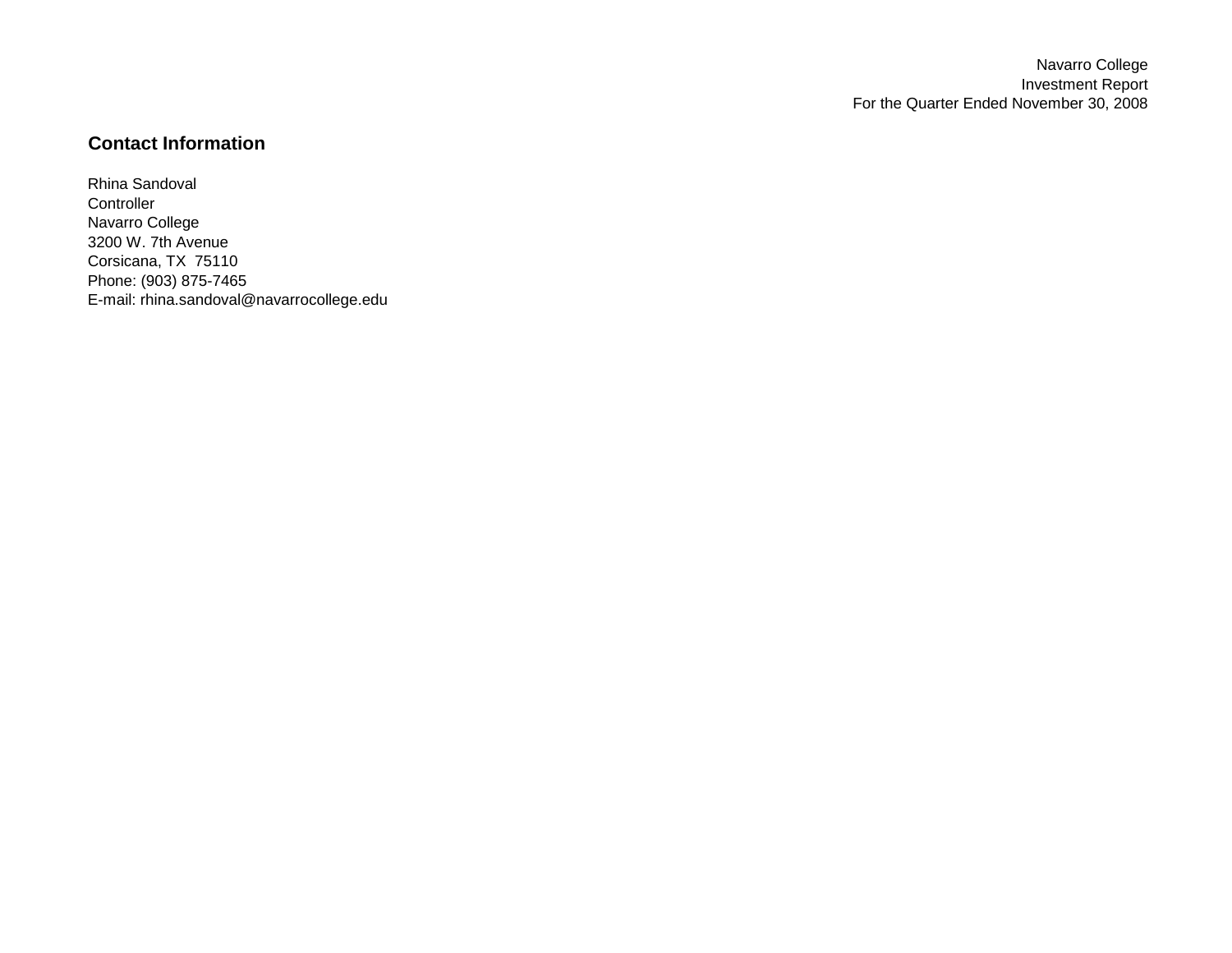# NAVARRO COLLEGE INVESTMENT REPORT FOR THE QUARTER ENDED NOVEMBER 30, 2008

| <b>TYPE OF INVESTMENT</b>                                                                                         | <b>BEGINNING</b><br><b>BOOK VALUE</b><br>08/31/08 | <b>ADDITIONS/</b><br><b>CHANGES</b><br><b>FOR PERIOD</b> | <b>ENDING</b><br><b>BOOK VALUE</b><br>11/30/08 | <b>BEGINNING</b><br><b>MARKET VALUE</b><br>08/31/08 | <b>ENDING</b><br><b>MARKET VALUE</b><br>11/30/08 |
|-------------------------------------------------------------------------------------------------------------------|---------------------------------------------------|----------------------------------------------------------|------------------------------------------------|-----------------------------------------------------|--------------------------------------------------|
| <b>Public Funds Interest Bearing Checking/Savings</b>                                                             |                                                   |                                                          |                                                |                                                     |                                                  |
| Chase High Yield Savings - Account #591684 (E&G)<br>Due Date: Open - Current Rate @1.620%<br>Purchased 4/3/08     | 500,000.00                                        | (500,000.00)                                             |                                                | 504,635.41                                          |                                                  |
| Chase High Yield Savings - Account #464257 (Agency)<br>Due Date: Open - Current Rate @1.570%<br>Purchased 4/15/08 | 100,000.00                                        | (100,000.00)                                             |                                                | 100,871.65                                          |                                                  |
| Chase High Yield Savings - Account #591841 (Schol)<br>Due Date: Open - Current Rate @1.570%<br>Purchased 4/15/08  | 205,000.00                                        | (205,000.00)                                             |                                                | 206.786.90                                          |                                                  |
| Chase High Yield Savings - Account #611177 (E&G)<br>Due Date: Open - Current Rate @2.160%<br>Purchase 6/30/08     | 500,000.00                                        | (500,000.00)                                             |                                                | 501,601.73                                          |                                                  |
| Chase High Yield Savigns - Account #611110 (Schol)<br>Due Date: Open - Current Rate @2.160%<br>Purchase 6/30/08   | 500,000.00                                        | (500,000.00)                                             |                                                | 501,601.73                                          |                                                  |
| Subtotal                                                                                                          | 1,805,000.00<br>\$<br>S                           | \$<br>(1,805,000.00)                                     | $\blacksquare$                                 | \$<br>1,815,497.42 \$                               |                                                  |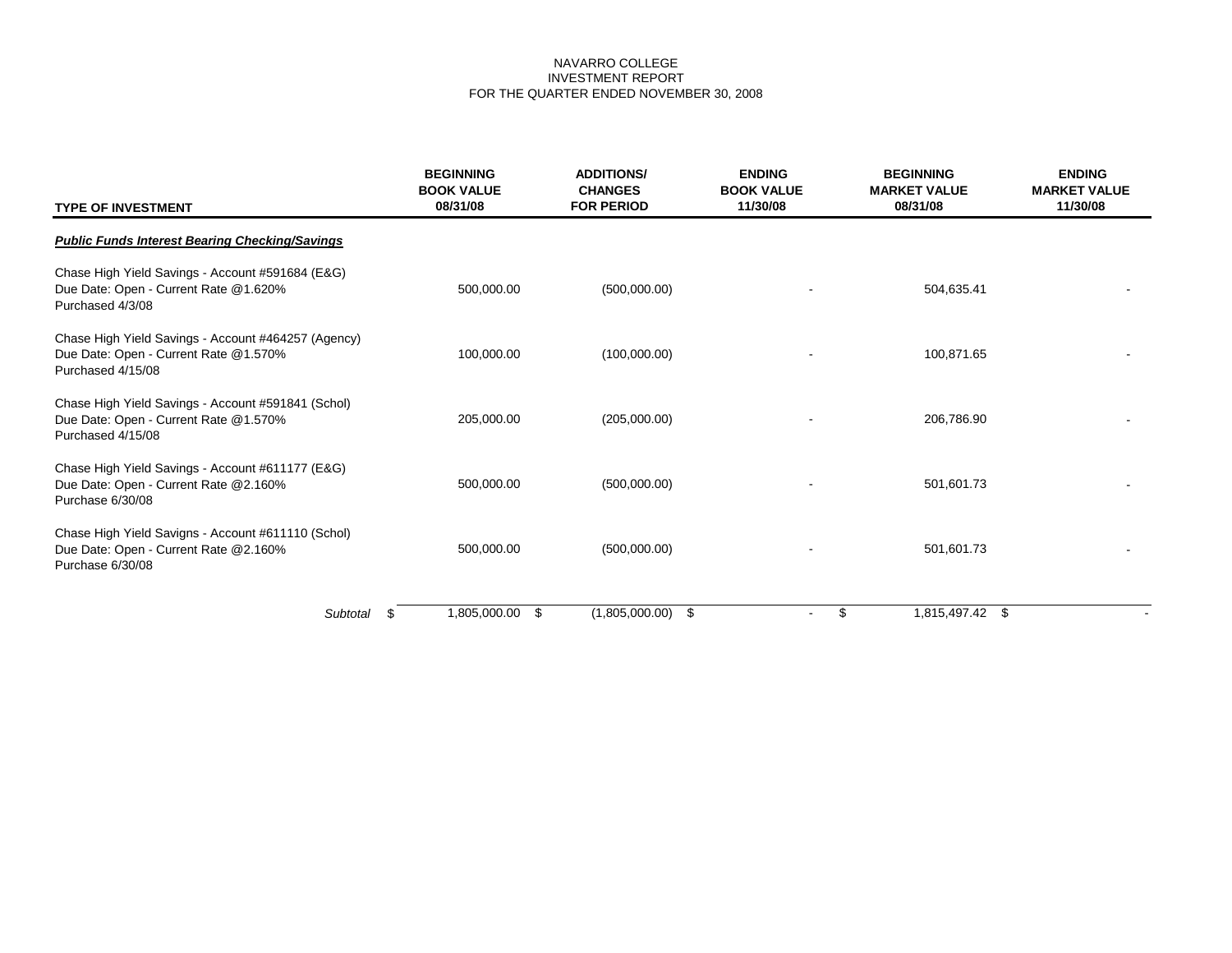# NAVARRO COLLEGE INVESTMENT REPORT FOR THE QUARTER ENDED NOVEMBER 30, 2008

| <b>TYPE OF INVESTMENT</b>                                                                                  | <b>BEGINNING</b><br><b>BOOK VALUE</b><br>08/31/08 | <b>ADDITIONS/</b><br><b>CHANGES</b><br><b>FOR PERIOD</b> | <b>ENDING</b><br><b>BOOK VALUE</b><br>11/30/08 | <b>BEGINNING</b><br><b>MARKET VALUE</b><br>08/31/08 | <b>ENDING</b><br><b>MARKET VALUE</b><br>11/30/08 |
|------------------------------------------------------------------------------------------------------------|---------------------------------------------------|----------------------------------------------------------|------------------------------------------------|-----------------------------------------------------|--------------------------------------------------|
| <b>Certificates of Deposit</b>                                                                             |                                                   |                                                          |                                                |                                                     |                                                  |
| Citizens National Bank-Henderson CD #677159 (Schol)<br>Due 8/1/09 @ 5.0500% Rate<br>Purchased 08/01/07     | 250,000.00                                        |                                                          | 250,000.00                                     | 250,830.14                                          | 253,977.74                                       |
| Community National Bank & Trust of TX - CD #17979 (Schol)<br>Due 1/18/09 @4.340% Rate<br>Purchased 1/18/08 | 640,000.00                                        |                                                          | 640,000.00                                     | 657,198.29                                          | 664,123.27                                       |
| Community National Bank & Trust of TX - CD #119607 (E&G)<br>Due 12/1/08 @2.390%<br>Purchased 5/28/08       | 1,000,000.00                                      |                                                          | 1,000,000.00                                   | 1,006,220.55                                        | 1,012,179.18                                     |
| Chase - CD #754850 (Aux)<br>Due 01/03/09 @ 2.55% Rate<br>Purchased 7/3/08                                  | 750,000.00                                        |                                                          | 750,000.00                                     | 753,091.44                                          | 757,859.59                                       |
| Community National Bank & Trust of TX - CD #120322 (E&G)<br>Due 2/28/09 @ 2.750% Rate<br>Purchased 8/28/08 | 3,000,000.00                                      |                                                          | 3,000,000.00                                   | 3,000,000.00                                        | 3,021,246.58                                     |
| Chase Bank - CD#2319683 (E&G)<br>Due 3/30/09 @3.270% Rate<br>Purchased 9/30/08                             |                                                   | 1,000,000.00                                             | 1,000,000.00                                   |                                                     | 1,005,464.93                                     |
| Chase Bank - CD #231927 (Agency)<br>Due 3/30/09 @3.270% Rate<br>Purchased 9/30/08                          |                                                   | 100,000.00                                               | 100,000.00                                     |                                                     | 100,546.49                                       |
| Chase Bank - CD #2319751 (Schol)<br>Due 3/30/09 @3.270% Rate<br>Purchased 9/30/08                          |                                                   | 510,000.00                                               | 510,000.00                                     |                                                     | 512,787.12                                       |
| State Farm - CD #1019063147 (Aux)<br>Due 10/01/09 @2.760% Rate<br>Purchased 10/01/08                       |                                                   | 100,000.00                                               | 100,000.00                                     |                                                     | 100,234.68                                       |
| First Bank & Trust Co. - CD #5006220 (E&G)<br>Due 10/18/09 @3.000% Rate<br>Purchased 10/18/08              |                                                   | 100,000.00                                               | 100,000.00                                     |                                                     | 100,353.42                                       |

State Farm Bank CD #819342 (Aux)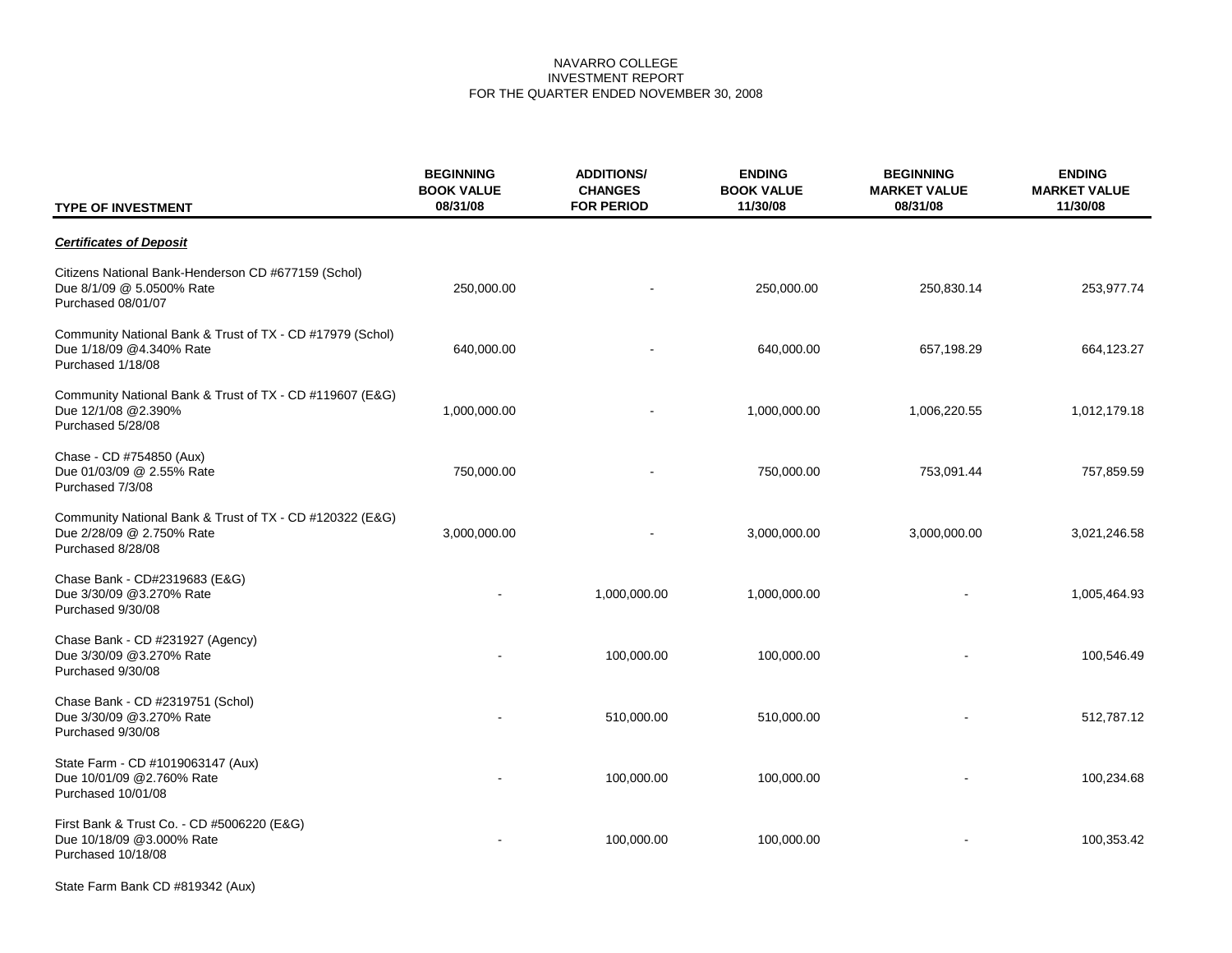# NAVARRO COLLEGE INVESTMENT REPORT FOR THE QUARTER ENDED NOVEMBER 30, 2008

| <b>TYPE OF INVESTMENT</b>                                                                                                                      |                                |      | <b>BEGINNING</b><br><b>BOOK VALUE</b><br>08/31/08 | <b>ADDITIONS/</b><br><b>CHANGES</b><br><b>FOR PERIOD</b> |              | <b>ENDING</b><br><b>BOOK VALUE</b><br>11/30/08 |      | <b>BEGINNING</b><br><b>MARKET VALUE</b><br>08/31/08 |      | <b>ENDING</b><br><b>MARKET VALUE</b><br>11/30/08 |  |
|------------------------------------------------------------------------------------------------------------------------------------------------|--------------------------------|------|---------------------------------------------------|----------------------------------------------------------|--------------|------------------------------------------------|------|-----------------------------------------------------|------|--------------------------------------------------|--|
| Due 9/28/08 @5.440% Yield<br>Purchased 10/02/06                                                                                                |                                |      | 100,000.00                                        | (100,000.00)                                             |              |                                                |      | 110,708.76                                          |      |                                                  |  |
| First Bank & Trust Company - CD #5006220 (E&G)<br>Due 10/18/08 @ 4.60% Rate<br>Purchased 10/18/07                                              |                                |      | 100,000.00                                        | (100,000.00)                                             |              |                                                |      | 104,007.67                                          |      |                                                  |  |
| Community National Bank & Trust of TX - CD #17121 (Schol)<br>Due 11/5/08 @ 4.340% Rate<br>Purchased 11/5/07                                    |                                |      | 179,000.00                                        | (179,000.00)                                             |              |                                                |      | 185,385.15                                          |      |                                                  |  |
| Chase - CD #833387 (E&G)<br>Due 11/28/08 @ 2.2700% Rate<br>Purchased 5/28/08                                                                   | 1,500,000.00<br>(1,500,000.00) |      |                                                   |                                                          | 1,508,862.33 |                                                |      |                                                     |      |                                                  |  |
|                                                                                                                                                | Subtotal                       |      | 7,519,000.00 \$                                   | (69,000.00)                                              | \$           | 7,450,000.00                                   | - \$ | 7,576,304.33                                        | - \$ | 7,528,773.00                                     |  |
| <b>U.S. Government Agency Securities</b>                                                                                                       |                                |      |                                                   |                                                          |              |                                                |      |                                                     |      |                                                  |  |
| Federal National Mortgage Association (Schol)<br>Due 3/03/09 @ 3.60% Yield<br>CUSIP #3136F5DZ1 (3.60% Rate)<br>Purchased 3/03/04 Par \$350,000 |                                |      | 350,000.00                                        |                                                          |              | 350,000.00                                     |      | 357,492.28                                          |      | 355,446.76                                       |  |
|                                                                                                                                                | Subtotal                       | - \$ | 350,000.00                                        | \$                                                       | \$           | 350,000.00                                     | - \$ | 357,492.28                                          | - \$ | 355,446.76                                       |  |
|                                                                                                                                                | TOTAL \$                       |      | 9,674,000.00                                      | \$<br>(1,874,000.00)                                     | \$           | 7,800,000.00                                   | \$   | 9,749,294.03                                        | -\$  | 7,884,219.76                                     |  |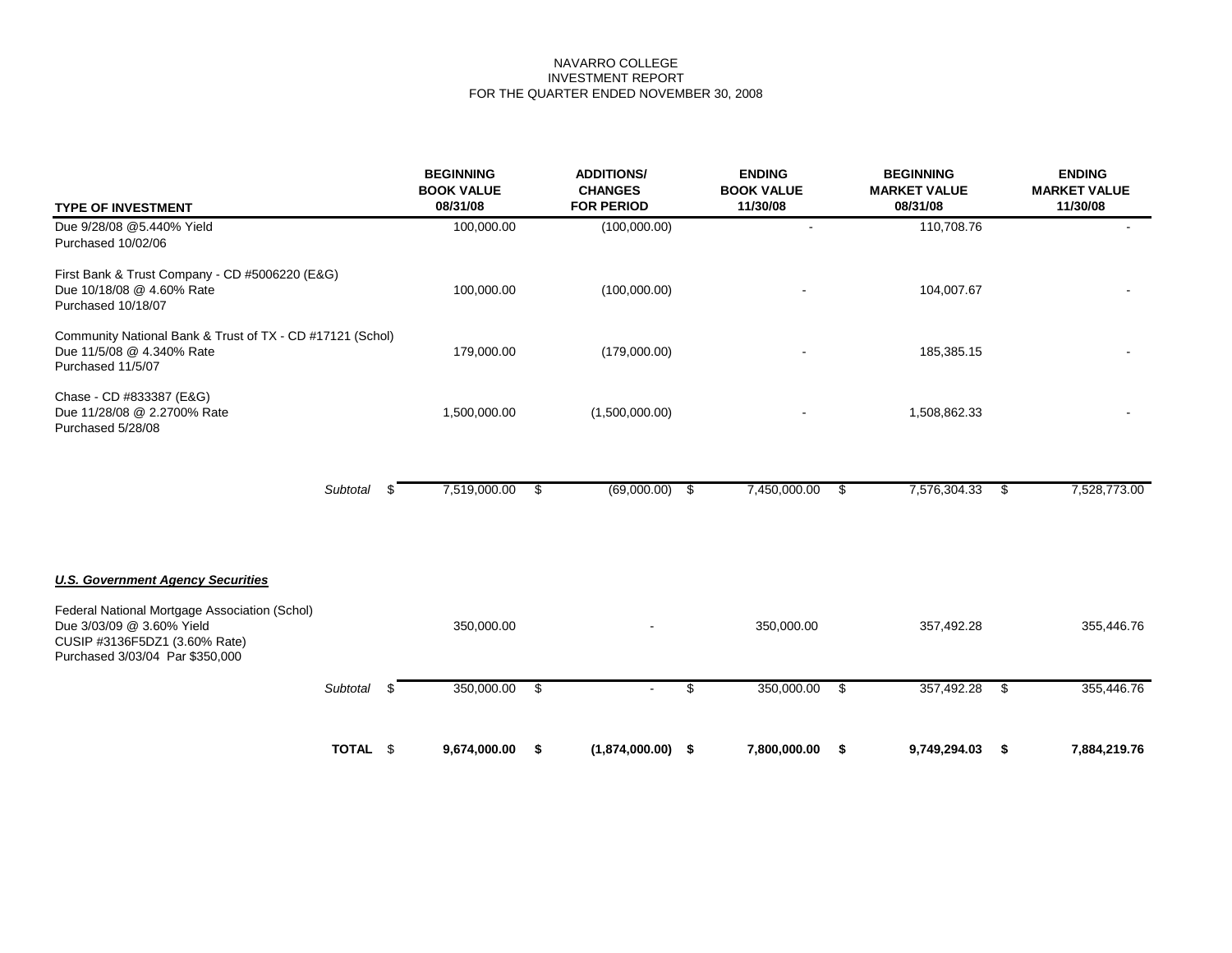#### **RECAP OF INVESTMENTS BY FUND**

# NAVARRO COLLEGE INVESTMENT REPORT RECAP FOR THE QUARTER ENDED, NOVEMBER 30, 2008

| <b>TYPE OF INVESTMENT</b>                                                      |      | <b>ENDING</b><br><b>BOOK VALUE</b><br>11/30/08 | <b>Educational and</b><br><b>General Fund</b> | <b>Debt Service</b><br>Fund | Auxiliary<br>Fund | Agency<br>Fund | Plant<br>Fund | <b>Student</b><br><b>Financial</b><br><b>Aid Fund</b> |
|--------------------------------------------------------------------------------|------|------------------------------------------------|-----------------------------------------------|-----------------------------|-------------------|----------------|---------------|-------------------------------------------------------|
| First Bank & Trust Co. - CD #5006220                                           |      | 100,000.00                                     | 100,000.00                                    |                             |                   |                |               |                                                       |
| Community National Bank & Trust of TX - CD #119607                             |      | 1,000,000.00                                   | 1,000,000.00                                  |                             |                   |                |               |                                                       |
| Community National Bank & Trust of TX - CD #120322                             |      | 3,000,000.00                                   | 3,000,000.00                                  |                             |                   |                |               |                                                       |
| Community National Bank & Trust of TX - CD #17979                              |      | 640,000.00                                     |                                               |                             |                   |                |               | 640,000.00                                            |
| Chase Bank - CD #2319683                                                       |      | 1,000,000.00                                   | 1,000,000.00                                  |                             |                   |                |               |                                                       |
| Chase Bank - CD #54850                                                         |      | 750,000.00                                     |                                               |                             | 750,000.00        |                |               |                                                       |
| Chase Bank - CD #2319727                                                       |      | 100,000.00                                     |                                               |                             |                   | 100,000.00     |               |                                                       |
| Chase Bank - CD #2319751                                                       |      | 510,000.00                                     |                                               |                             |                   |                |               | 510,000.00                                            |
| Citizens National Bank - CD #677159                                            |      | 250,000.00                                     |                                               |                             |                   |                |               | 250,000.00                                            |
| State Farm - CD #1019063147                                                    |      | 100,000.00                                     |                                               |                             | 100,000.00        |                |               |                                                       |
| FNMA CUSIP #3136F5DZ1                                                          |      | 350,000.00                                     |                                               |                             |                   |                |               | 350,000.00                                            |
|                                                                                | - \$ | 7,800,000.00 \$                                | 5,100,000.00 \$                               | $0.00 \text{ }$ \$          | 850,000.00 \$     | 100,000.00 \$  | 0.00~\$       | 1,750,000.00                                          |
| November 30, 2008 Benchmark Rates:                                             |      |                                                |                                               |                             |                   |                |               |                                                       |
| <b>TexStar Local Government Investment Service</b>                             |      | 1.5651%                                        |                                               |                             |                   |                |               |                                                       |
| Rates and market values are from the November 30, 2008 The Wall Street Journal |      |                                                |                                               |                             |                   |                |               |                                                       |
| <b>Federal Funds Rate</b>                                                      |      | 0.5000%                                        |                                               |                             |                   |                |               |                                                       |
| Merrill Lynch Ready Assets Trust                                               |      | 2.2700%                                        |                                               |                             |                   |                |               |                                                       |
| Treasury Bill - 26 weeks                                                       |      | 0.4900%                                        |                                               |                             |                   |                |               |                                                       |
| Rates and market values are from Prosperity Bank as of November 30, 2008       |      |                                                |                                               |                             |                   |                |               |                                                       |
| Certificates of Deposit - Six Months                                           |      | 2.2000%                                        |                                               |                             |                   |                |               |                                                       |
|                                                                                |      |                                                |                                               |                             |                   |                |               |                                                       |

We, the investment officers of Navarro College District, swear that, to the best of our knowledge, this report displays Navarro College's investment portfolio as of November 30, 2008. We further swear that transactions inv investment portfolio are in compliance with Navarro College's Investment Policy and Strategy and the provisions of the Public Funds Investment Act, Chapter 2256, and amendments of the Texas Government Code.

**Prepared by:** Date Investment Officer

Date Controller **Date** Investment Officer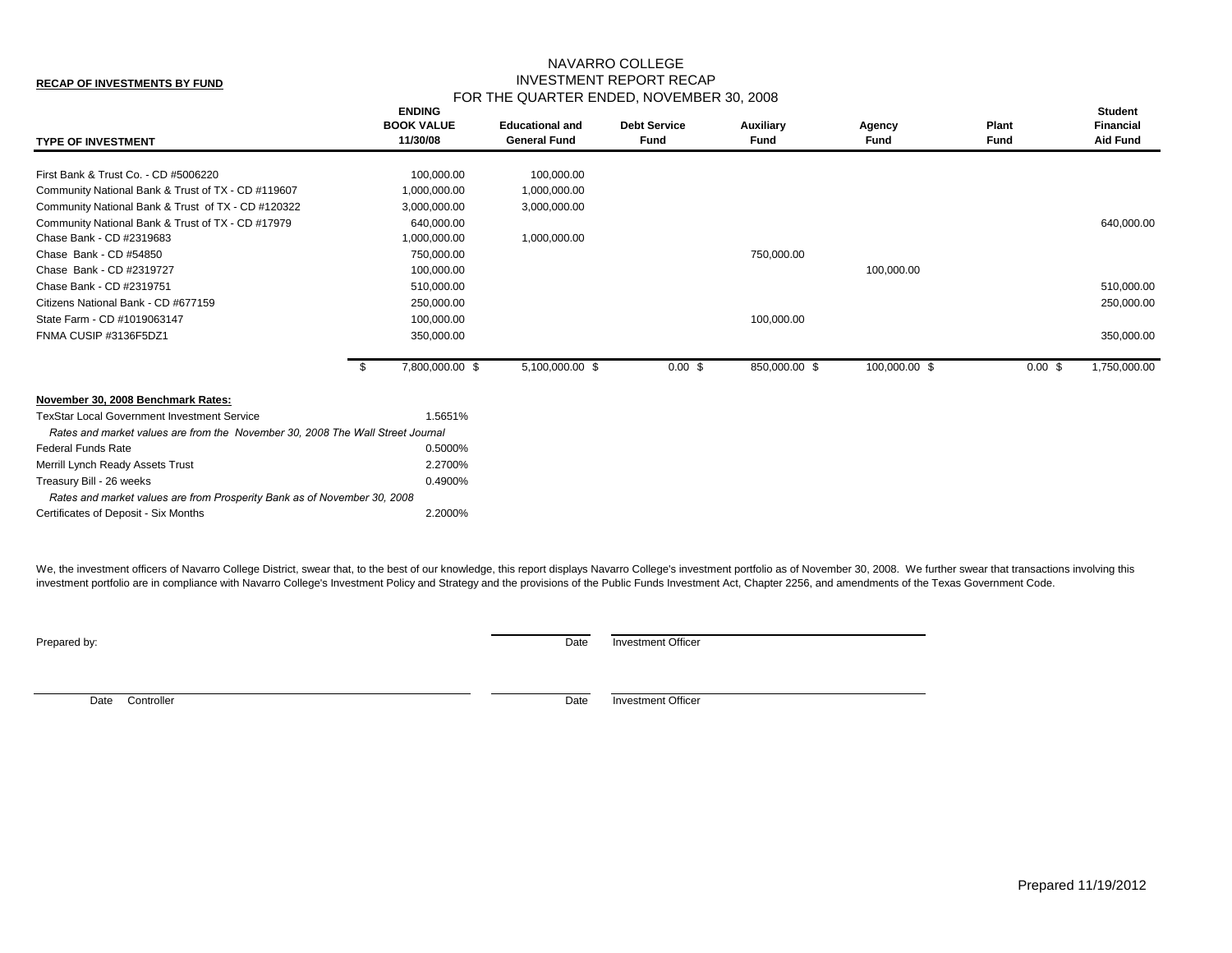# **Navarro College Investment Portfolio Maturity Schedule November 30, 2008**

| <b>MATURITY</b>      |             |   |               |
|----------------------|-------------|---|---------------|
| <b>MONTH</b>         | <b>YEAR</b> |   | <b>AMOUNT</b> |
| <b>Open Maturity</b> |             | S |               |
|                      |             |   |               |
| <b>Jan-Dec</b>       | 2008        |   | 1,000,000.00  |
| Jan-Dec              | 2009        |   | 6,800,000.00  |
| <b>TOTAL:</b>        |             | S | 7,800,000.00  |